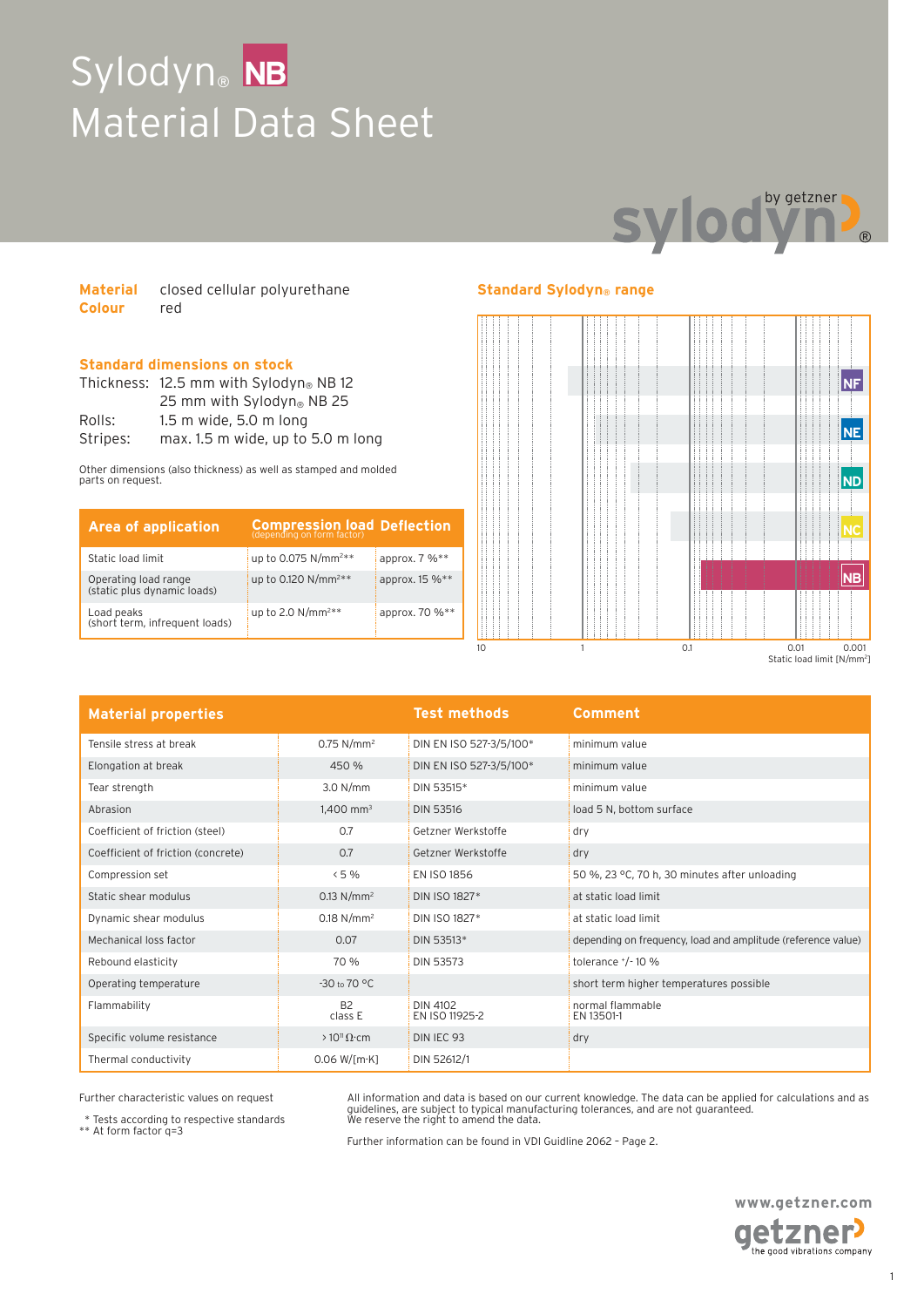



### Load deflection curve





Quasi-static load deflection curve measured at a velocity of deformation<br>of 1 % of the thickness per second; testing between flat steel-plates;<br>recording of the 3rª loading; testing at room temperature

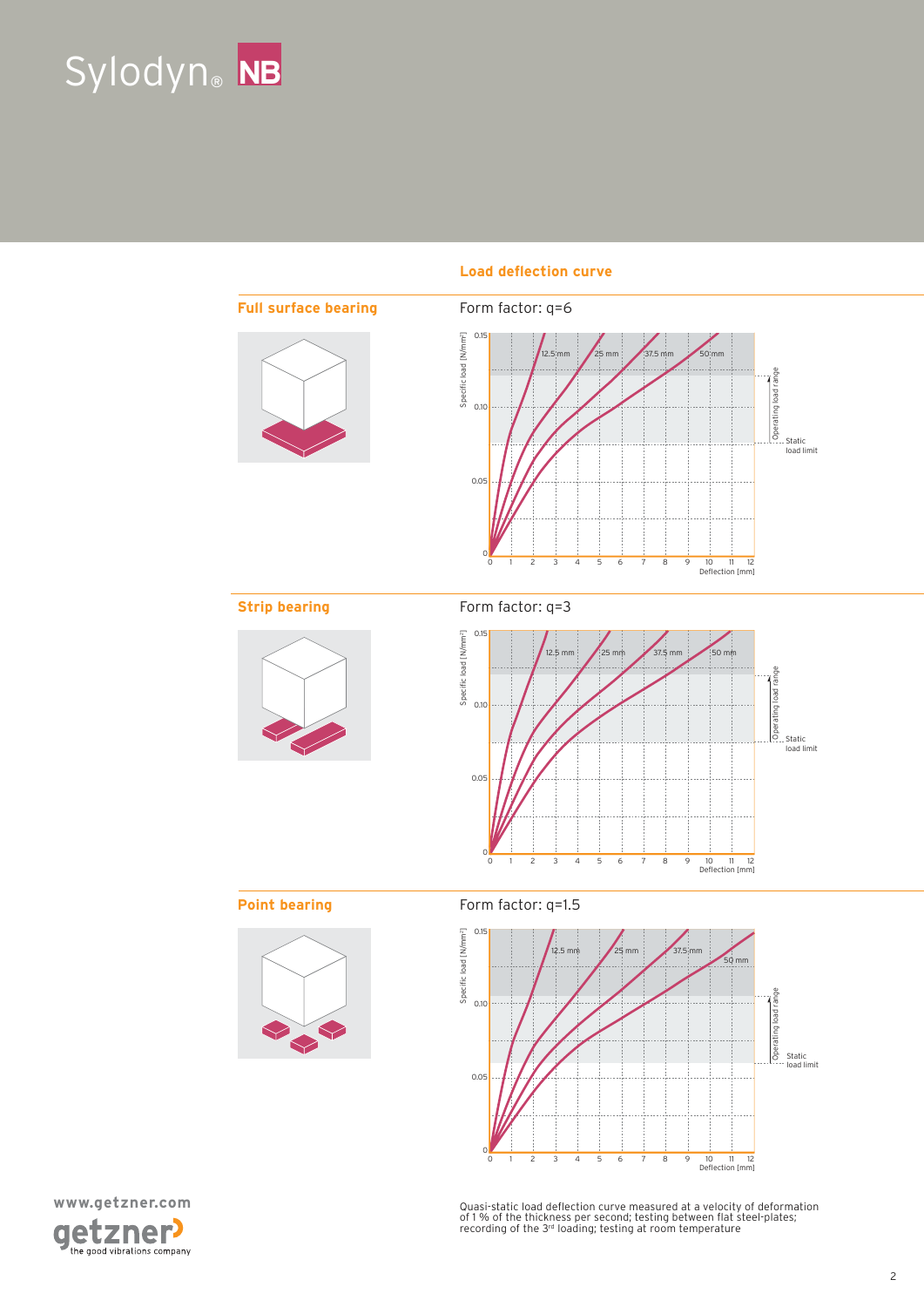### **Modulus of elasticity Natural frequency**



Form factor: q=3



Form factor: q=1.5



Static modulus of elasticity as a tangent modulus taken from the load<br>deflection curve; dynamic modulus of elasticity due to sinusoidal excitation<br>with a velocity level of 100 dBv re. 5·10<sup>.8</sup> m/s; test according to DIN 53







Form factor: q=1.5



Natural frequency of a single-degree-of-freedom system (SDOF system)<br>consisting of a fixed mass and an elastic bearing consisting of Sylodyn® NB<br>based on a stiff subgrade; parameter: thickness of elastomeric bearing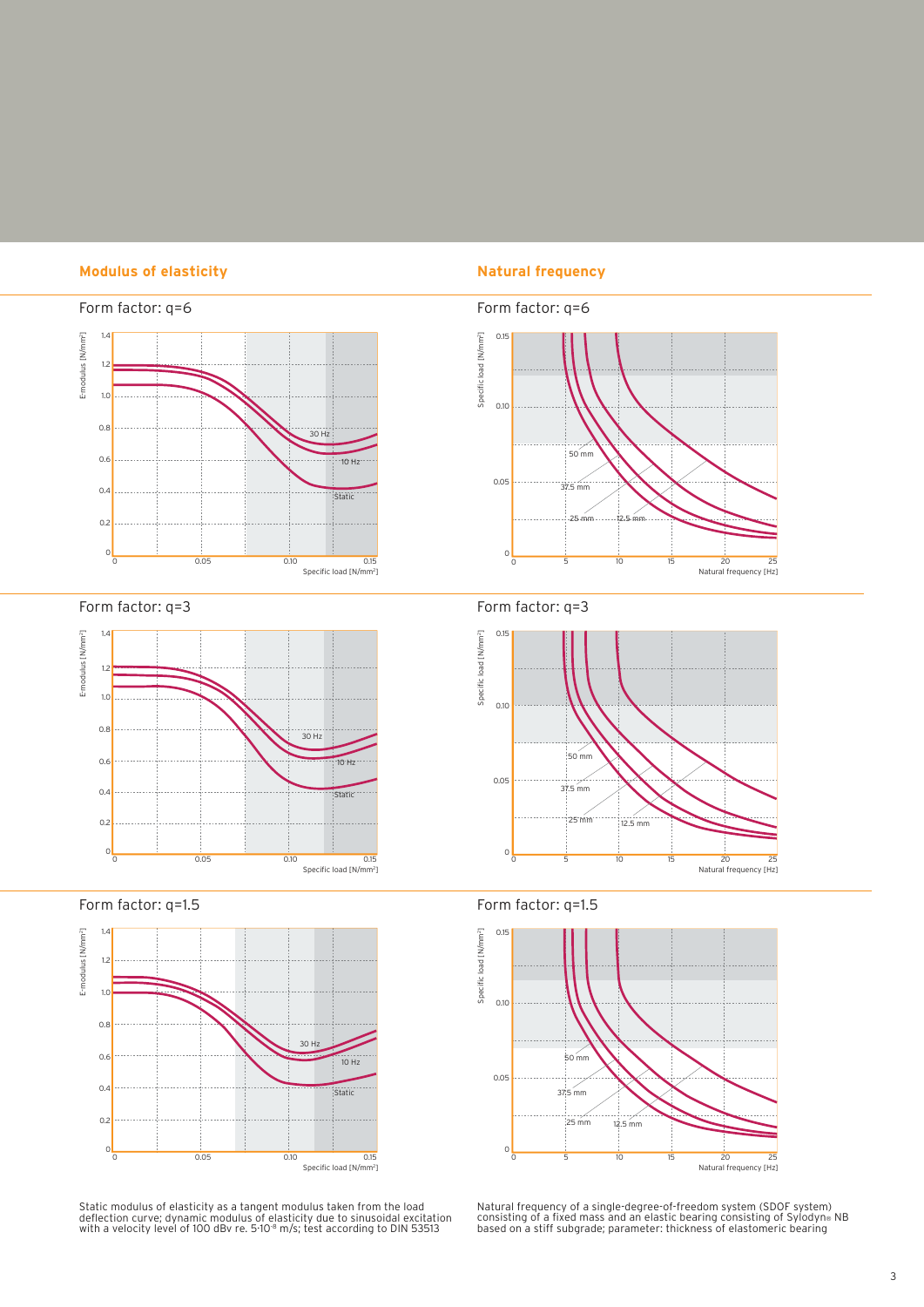

**Vibration isolation – eficiency**

Reduction of the transmitted mechanical vibrations by implementation of an elastic bearing consisting of Sylodyn® NB **Parameter:** factor of transmission in dB, isolation rate in %



Increase in deformation under consistent loading **Parameter:** permanent loading Form factor: q=3

### **Dynamic E-modulus at long term loading**



Change of dynamic modulus of elasticity under consistent loading (at 10 Hz) **Parameter:** load duration Form factor: q=3

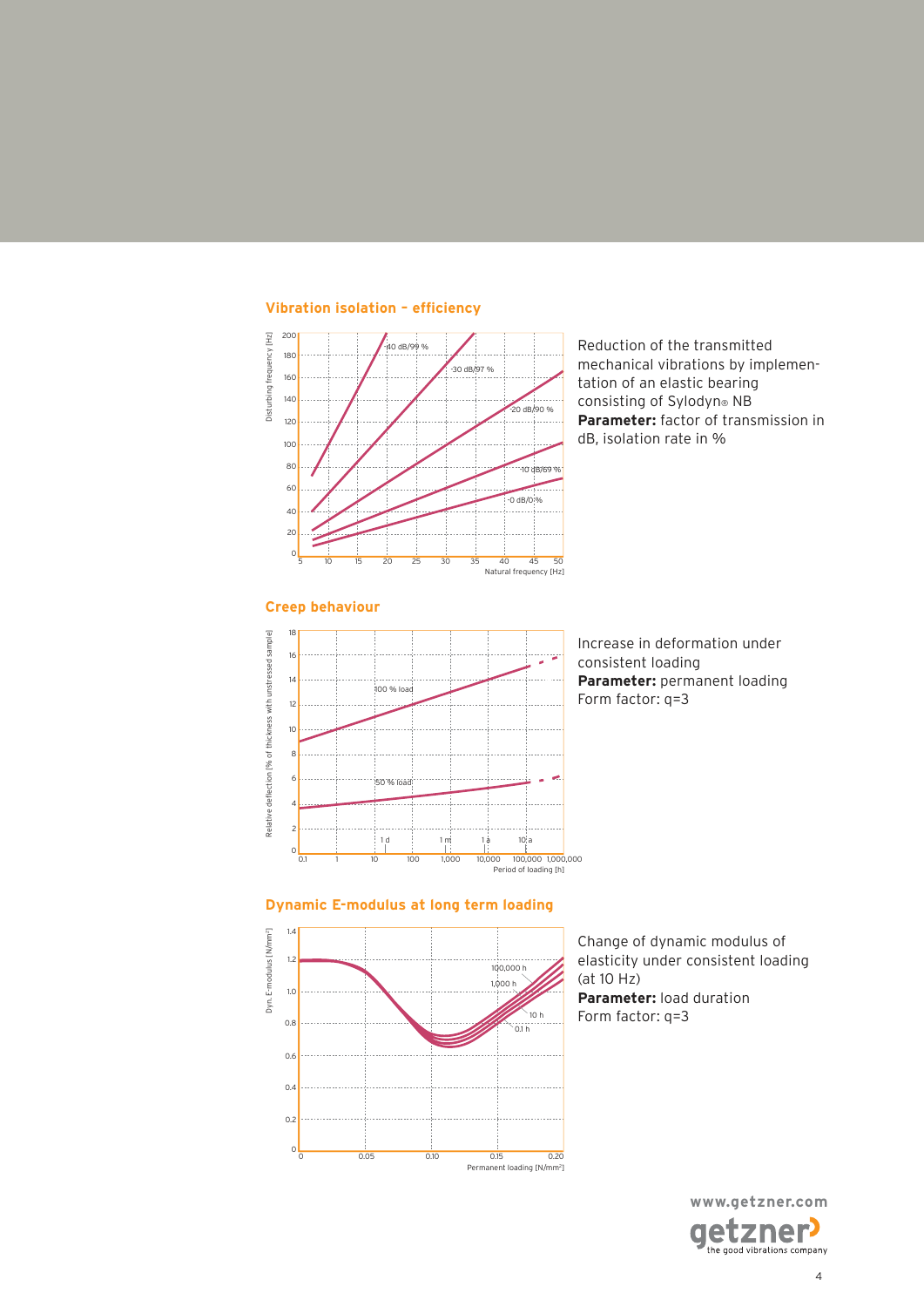### **Temperature dependency**



DMA-test (Dynamic Mechanical Analysis); tests within linear area of the load delection curve, at low speciic loads

DMA-tests; mastercurve with a reference-tempera-ture of 21 °C; tests within the linear area of the load delection curve, at low speciic loads







### **Dependency on amplitude Dependency on loading velocity**



# **Dependency on amplitude:** preload at static load limit; Form factor: q=3, thickness of material 25 mm

**Dependency on loading velocity:** Form factor: q=3, thickness of material 25 mm